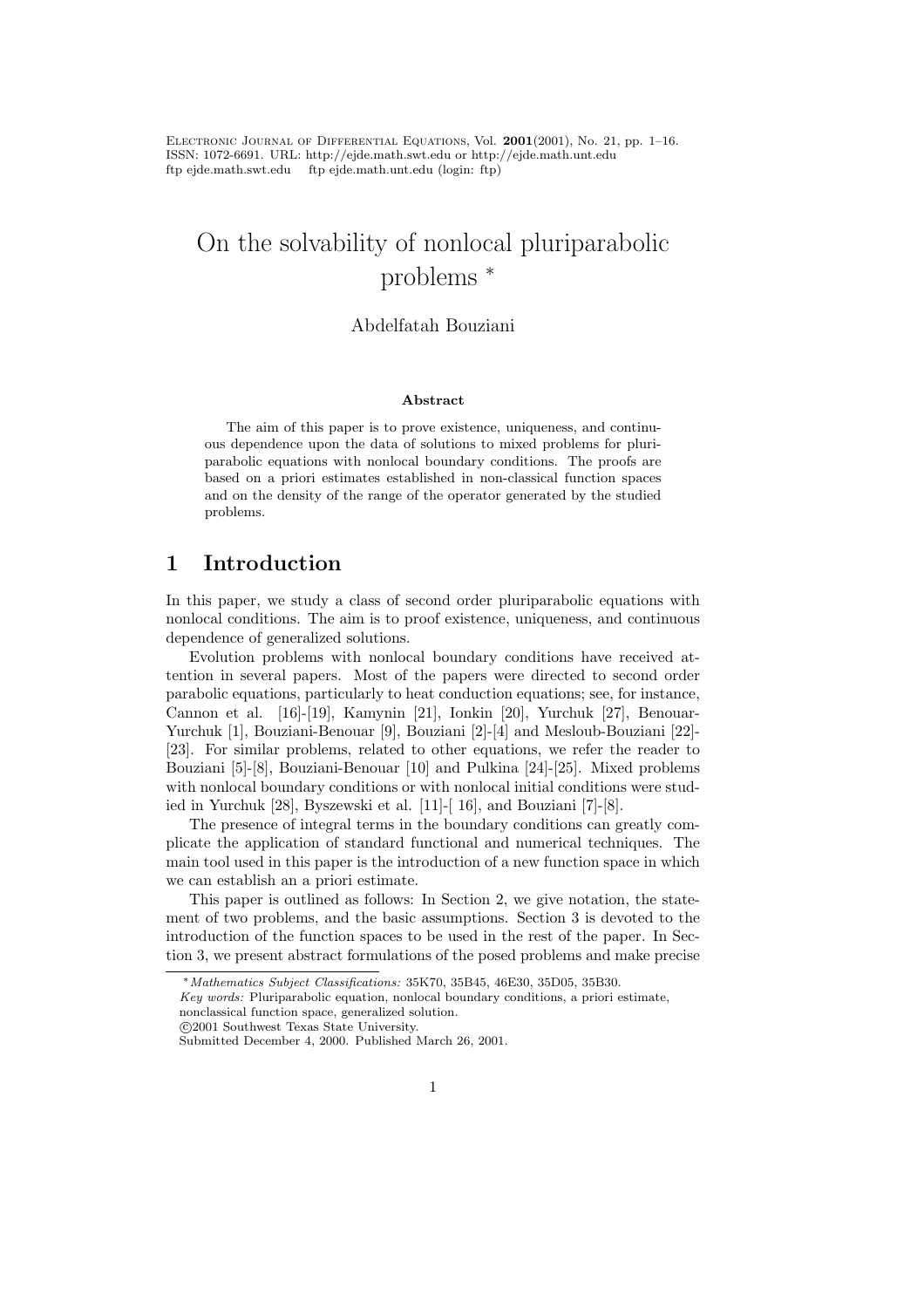the concept of solution of the problems. In Section 4, we establish a priori estimates which are derived to show the uniqueness and continuous dependence of the solutions upon the data. Finally, we prove the existence of the solutions in Section 5.

# 2 Notation and statement of problems

Throughout this paper we use the following notation:

$$
t = (t_1, \ldots, t_n), \quad \tau = (\tau_1, \ldots, \tau_n), \quad t^{i,0} = (t_1, \ldots, t_{i-1}, 0, t_{i+1}, \ldots, t_n),
$$
  

$$
t^{i,\tau} = (t_1, \ldots, t_{i-1}, \tau_i, t_{i+1}, \ldots, t_n), \quad t^{i,T} = (t_1, \ldots, t_{i-1}, T_i, t_{i+1}, \ldots, t_n),
$$
  

$$
dt^i = dt_1 \ldots dt_{i-1} dt_{i+1} \ldots dt_n \quad (i = 1, \ldots, n),
$$

 $\Omega = (a, b) \subset \mathbb{R}$ , with  $a, b < \infty$ ,  $I_i = (0, T_i)$ , where  $T_i < \infty$   $(i = 1, \ldots, n)$ ,  $I=\prod_{i=1}^n I_i,$ 

$$
\Delta_i = I_1 \times \ldots \times I_{i-1} \times I_{i+1} \times \ldots \times I_n,
$$
  
\n
$$
Q_i = \Omega \times I_1 \times \ldots \times I_{i-1} \times I_{i+1} \times \ldots \times I_n,
$$
  
\n
$$
Q_{i,0} = I_1 \times \ldots \times I_{i-1} \times \{0\} \times I_{i+1} \times \ldots \times I_n
$$

We consider the following problem: Given the data  $\sigma$ ,  $p$ ,  $\Phi_i$   $(i = 1, \ldots, n)$ ,  $E$ ,  $G$ and H, find a function  $v(x, t)$  satisfying the pluriparabolic equation

$$
(\mathcal{L}v)(x,t) := \sum_{i=1}^{n} \frac{\partial v}{\partial t_i} - \frac{1}{\sigma(x)} P(t)v = g(x,t), \quad \text{for } (x,t) \in \Omega \times I,
$$
 (1)

where

$$
P(t)v=\frac{\partial}{\partial x}(p(J_x\sigma,t)\frac{\partial v}{\partial x})
$$

with  $J_x\sigma$  the primitive of  $\sigma$ , satisfying the conditions

$$
(\ell_i v)(x,t) := v(x,t^{i,0}) = \Phi_i(x,t^i), \quad \text{for } (x,t) \in Q_{i,0} \ (i=1,\ldots,n), \tag{2}
$$

$$
\int_{\Omega} \sigma(x)v(x,t)dx = E(t) \quad \text{for } t \in I,
$$
\n(3)

and satisfying one of the conditions

$$
\int_{\Omega} x \sigma(x) v(x, t) dx = G(t) \quad \text{for } t \in I,
$$
\n(4)

$$
\frac{\partial v(a,t)}{\partial x} = H(t) \quad \text{for } t \in I. \tag{4'}
$$

If  $\sigma(x_0) = 0$  for all  $x_0$  in  $\overline{\Omega}$ , then (1) is called a singular pluriparabolic equation.

Next we formulate the main assumptions: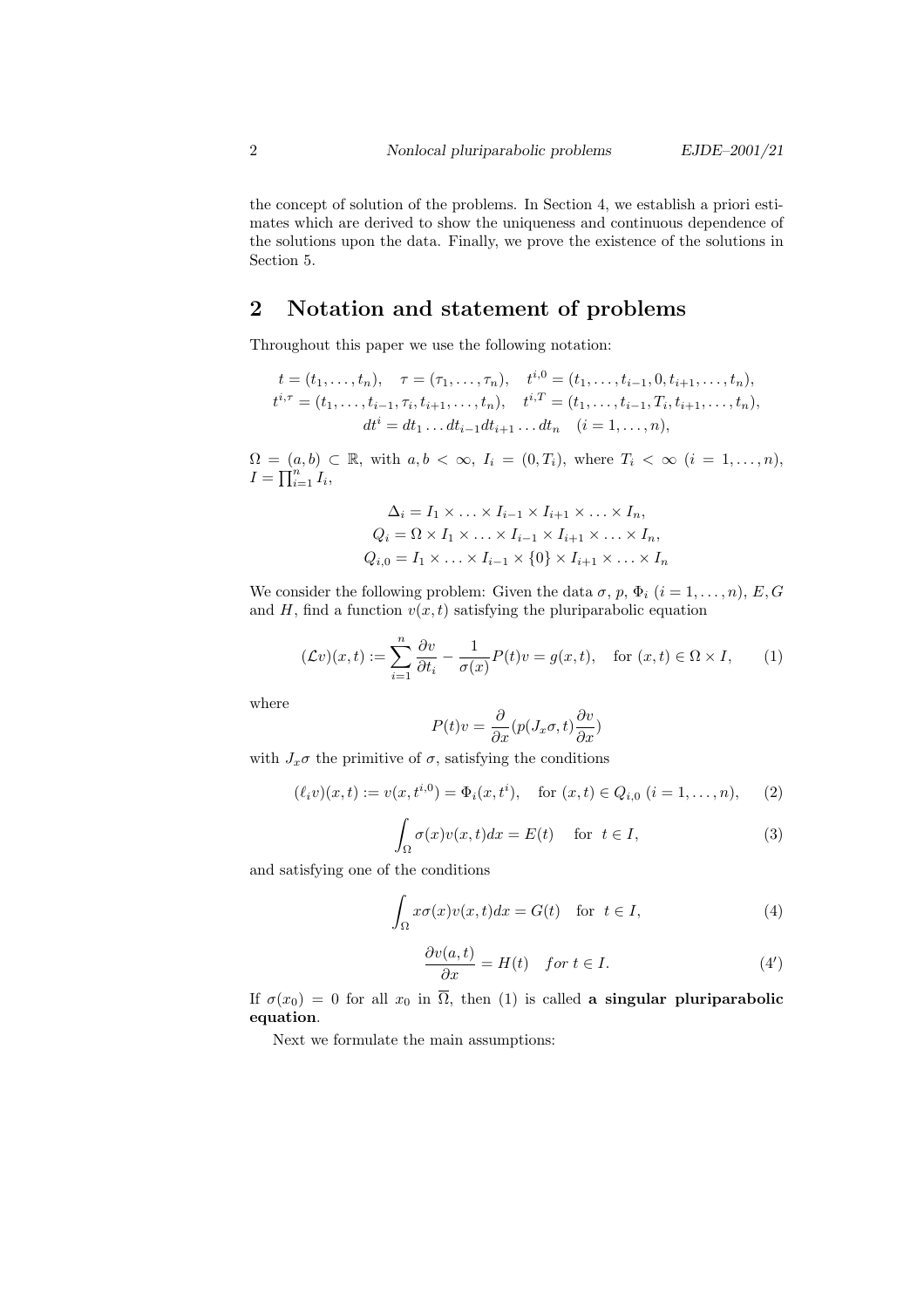A1: There are positive constants  $c_i$ ,  $(i = 0, 1, 2, 3)$  such that

$$
c_0 \le p(J_x \sigma, t) \le c_1, \quad \left| \frac{\partial p(J_x \sigma, t)}{\partial t_i} \right| \le c_2 \quad (i = 1, ..., n),
$$

$$
\left| \frac{\partial p(J_x \sigma, t)}{\partial J_x \sigma} \right| \le c_3 \quad \text{for } (x, t) \in \Omega \times I.
$$

- A2:  $x \to \sigma(x)$  is a positive continuous function on  $\Omega$ , such that  $\sigma(x) \leq c_4$ , where  $c_4$  is a positive constant.
- A3:  $g \in C(\Omega \times I, \mathbb{R}), \Phi_i \in C^1(Q_i, \mathbb{R}) \ (i = 1, ..., n), E, G, H \in C^1(I, \mathbb{R}),$

$$
\int_{\Omega} \sigma(x)\Phi_i(x, t^i)dx = E(t^{i,0}), \quad \text{for } t^{i,0} \in \Delta_i \ (i = 1, \dots, n),
$$

$$
\int_{\Omega} x\sigma(x)\Phi_i(x, t^i)dx = G(t^{i,0}), \quad \text{for } t^{i,0} \in \Delta_i \ (i = 1, \dots, n),
$$

$$
\left[\frac{\partial \Phi_i(a, t^i)}{\partial x} = H(t^{i,0}), \text{ respectively}\right] \text{ for } t^{i,0} \in \Delta_i \ (i = 1, \dots, n)
$$
and  $\Phi_i = \Phi_j \ (i \neq j; \ i, j = 1, \dots, n).$ 

Problem (1)-(3) and (4') can be viewed as a generalization of that in Bouziani [8], where the author studied a similar problem for the case of a second order pluriparabolic equation with  $n = 2$ ,  $\sigma(x) = 1$ ,  $\Omega = (0, b)$  and with the function p satisfying, in addition of Assumption A1, other supplementary assumptions. The proof in [8] is based on an a priori estimate, which is established by taking the inner product in  $L^2$ -space of the considered equation by the integrodifferential operator

$$
(Mu)(x, t_1, t_2) := 2(b-x)(\Im_x \frac{\partial u}{\partial t_1} + \Im_x \frac{\partial u}{\partial t_2}) - p(x, t_1, t_2) \frac{\partial u}{\partial x},
$$

where the definition of  $\Im_x$  is similar to the definition of  $\Im_x$  from Section 3.1. The results of this paper are also continuations of those obtained by the author et al. in [2]-[7], [9]-[10] and [22]-[23].

Let us, now, reformulate problem  $(1)-(4)$  [respectively,  $(1)-(3)$  and  $(4')$ ] with non-homogeneous boundary conditions  $(3)$ ,  $(4)$  [respectively,  $(3)$ ,  $(4')$ ] as a problem with homogeneous boundary conditions, by introducing a new unknown function  $u(x, t)$  defined as follows:

$$
u(x,t) = v(x,t) - U(x,t), \quad \text{for } (x,t) \in \Omega \times I,
$$

where

$$
U(x,t) = \frac{E(t)}{(b-a)\sigma(x)} + \frac{6(2G(t) - (b+a)E(t))}{(b-a)^4 \sigma(x)}
$$
  
 
$$
\times (3(x-a)^2 - 2(b-a)(x-a)) \text{ for } (x,t) \in \Omega \times I ;
$$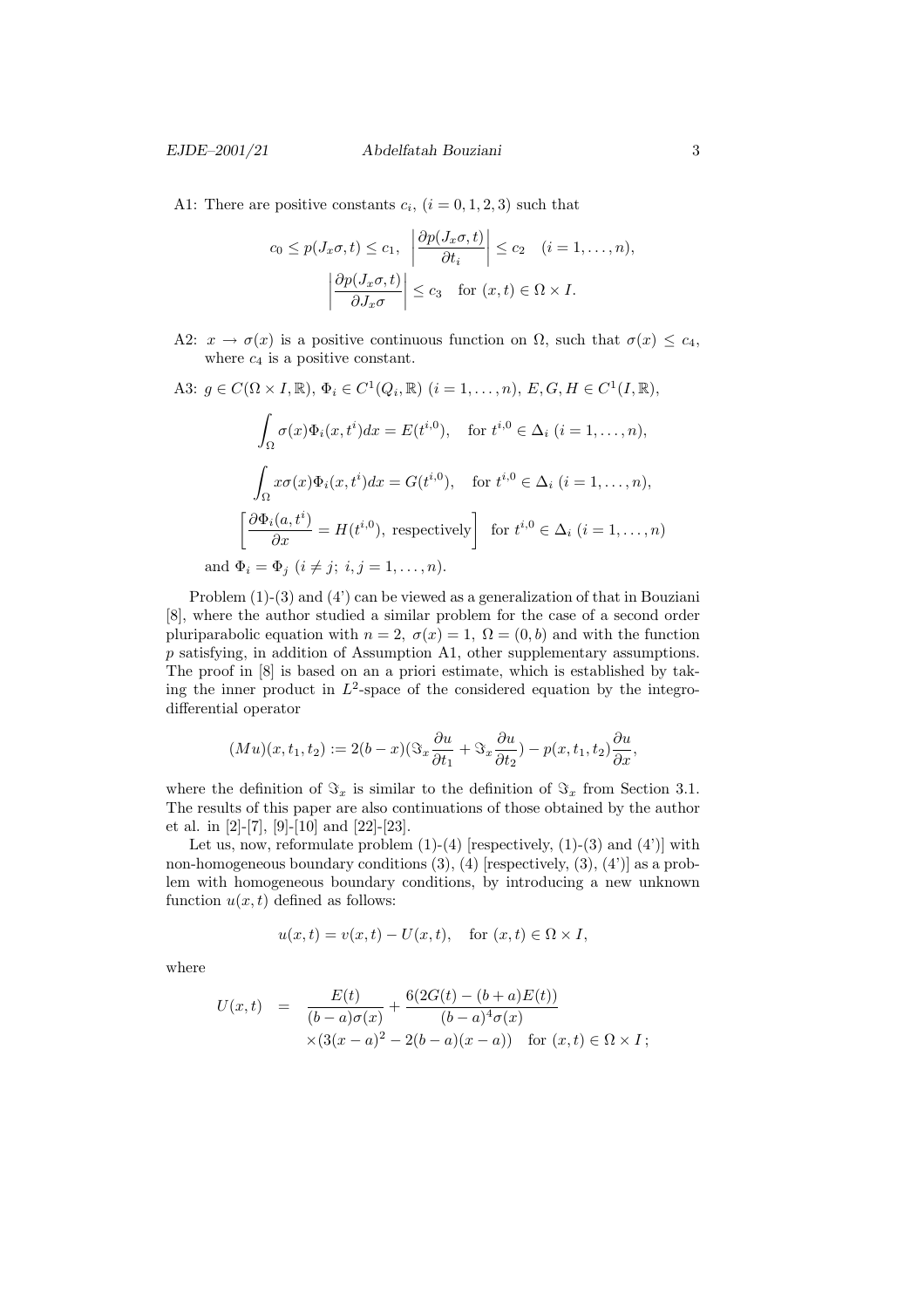respectively

$$
U(x,t) = (x-a)H(t) + \frac{(x-a)^2}{\int_{\Omega} (x-a)^2 \sigma(x) dx}
$$

$$
\times (E(t) - H(t) \int_{\Omega} (x-a) \sigma(x) dx) \text{ for } (x,t) \in \Omega \times I.
$$

Then, we have to find a function  $u(x, t)$ , such that

$$
(\mathcal{L}u)(x,t) = g(x,t) - (\mathcal{L}U)(x,t) =: f(x,t) \text{ for } (x,t) \in \Omega \times I,
$$
 (5)

$$
(\ell_i u)(x,t) = \Phi_i(x,t^i) - (\ell_i U)(x,t)
$$
  
= :  $\varphi_i(x,t^i)(i = 1,...,n)$  for  $(x,t) \in Q_{i,0}$ , (6)

$$
\int_{\Omega} \sigma(x)u(x,t)dx = 0 \quad \text{for } t \in I,
$$
\n(7)

$$
\int_{\Omega} x \sigma(x) u(x, t) dx = 0 \quad \text{for } t \in I,
$$
\n(8)

$$
\left[\frac{\partial u(a,t)}{\partial x} = 0, \text{ respectively}\right] \quad \text{for } t \in I. \tag{8'}
$$

### 3 Preliminaries

#### Function spaces

In this subsection, we introduce and study certain fundamental function spaces. For this purpose, let us denote by  $C_0(\Omega)$  the space of the continuous functions with compact support in  $\Omega$ . We define on  $C_0(\Omega)$  the bilinear form  $((., .))_{\sigma}$ , given by

$$
((u,\theta))_{\sigma} := \int_{\Omega} \Im_x(\sigma u) \cdot \Im_x(\sigma \theta) dx, \tag{9}
$$

where

$$
\Im_x \eta := \int_a^x \eta(\xi,.) d\xi.
$$

The bilinear form, defined by (9), is a scalar product in  $C_0(\Omega)$  for which  $C_0(\Omega)$ is not complete. Thus we are led to introduce its completion.

**Definition 3.1** We denote by  $B_{2,\sigma}^1(\Omega)$  a completion of  $C_0(\Omega)$  for the scalar product defined by (9), called the weighted Bouziani space.

Thus, we have the following result:

**Proposition 3.1** The space  $B_{2,\sigma}^1(\Omega)$  is a Hilbert space for the scalar product

$$
(u,\theta)_{B_{2,\sigma}^1(\Omega)}=((u,\theta))_{\sigma},
$$

with the associated norm

$$
||w||_{B_{2,\sigma}^1(\Omega)} = ||\Im_x(\sigma w)||_{L^2(\Omega)}.
$$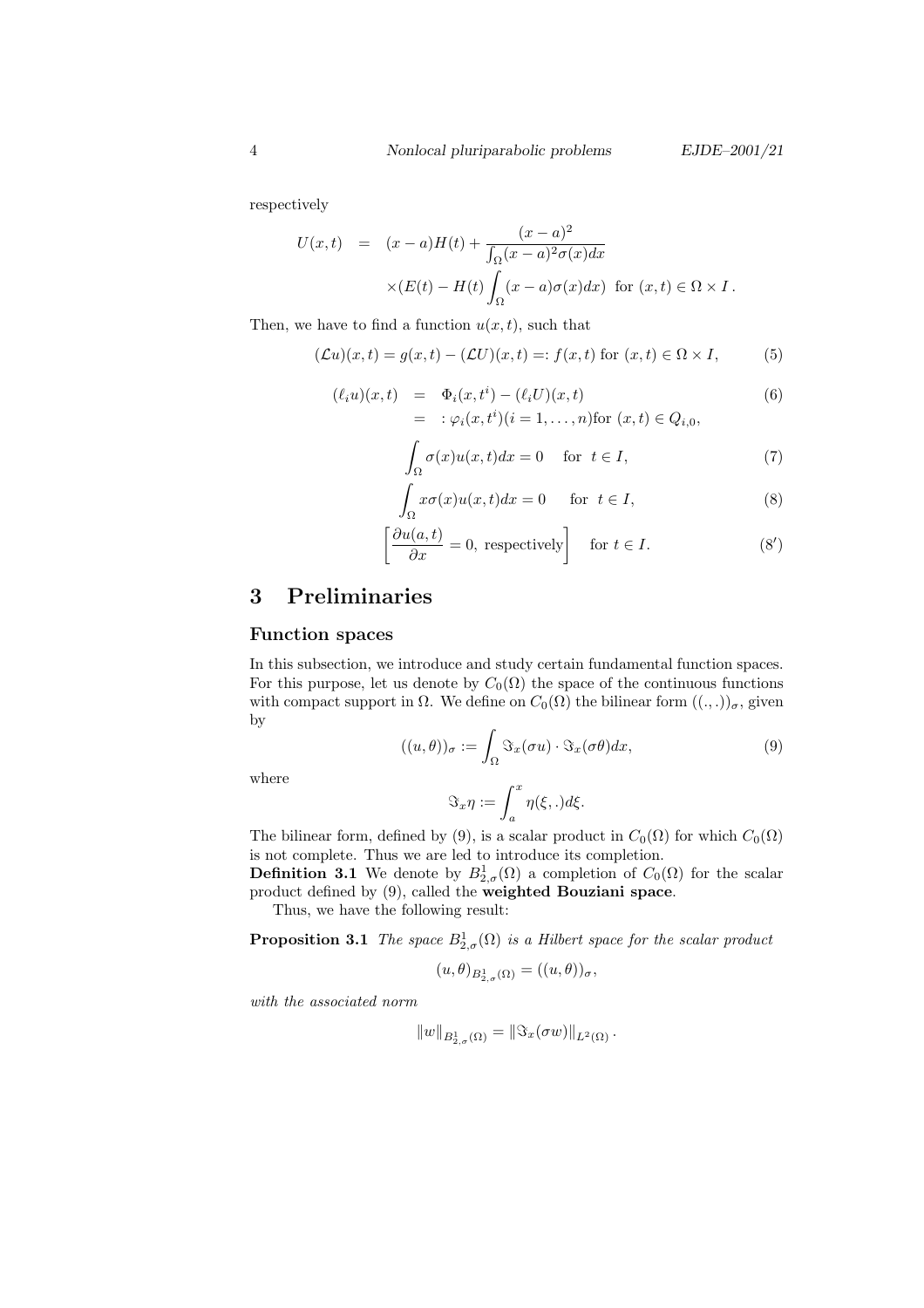**Remark 3.1** If  $\sigma(x) = 1$ , then the space  $B_{2,1}^1(\Omega)$  coincides with  $B_2^1(\Omega)$ , which was firstly introduced by the author in [4] and [5].

**Definition 3.2** Let m be a nonnegative integer and let  $1 \leq p < \infty$ . We define the space  $B^m_{p,\sigma}(\Omega)$  to be a completion of  $C_0(\Omega)$  in the norm

$$
||w||_{B^m_{p,\sigma}(\Omega)} := ||\Im^m_x(\sigma w)||_{L^p(\Omega)},
$$

and for  $p = 2$ , we define an inner product by

$$
(u,\theta)_{B^m_{2,\sigma}(\Omega)}:= (\Im^m_x(\sigma u),\Im^m_x(\sigma\theta))_{L^2(\Omega)}.
$$

**Definition 3.3** We denote by  $L^2_{\sigma}(\Omega)$ , the Hilbert space of weighted square integrable functions with the inner product

$$
(u,\theta)_{L^2_{\sigma}(\Omega)}:=(\sigma u,\theta)_{L^2(\Omega)},
$$

and with the associated norm

$$
||w||_{L^2_{\sigma}(\Omega)} := ||\sqrt{\sigma}w||_{L^2(\Omega)}.
$$

Let X be a Hilbert space with a norm  $\|.\|_X$ .

**Definition 3.4** i) We denote by  $L^2(I, X)$  the set of all measurable abstract functions

$$
I \ni t \to u(.,t) \in X
$$

such that

$$
||u||_{L^2(I,X)}^2 := \int_I ||u(.,t)||_X^2 \ dt < \infty.
$$

ii) Let  $C(I_i, X)(i = 1, ..., n)$  be the set of all continuous functions

$$
\overline{I}_i \ni t_i \to u(\ldots, t_i, \ldots) \in X \ \ (i=1,\ldots,n),
$$

with

$$
||u||_{C(\overline{I}_i,X)} := \max_{t_i \in \overline{I}_i} ||u(\dots, t_i, \dots)||_X < \infty \ (i = 1, \dots, n).
$$

**Proposition 3.2** i)  $L^2(I, X)$  is a Hilbert space. ii)  $C(I_i, X)$   $(i = 1, \ldots, n)$  are Banach spaces.

#### Abstract formulation

Let us reformulate problem  $(5)-(8)$   $[(5)-(7)$  and  $(8')$ , respectively] as the problem of solving the abstract equation

$$
Lu = \{f, \varphi_1, \ldots, \varphi_n\},\,
$$

where  $L$  is the operator given by the formula

$$
Lu:=\{\mathcal{L}u,\ell_1u,\ldots,\ell_nu\}\.
$$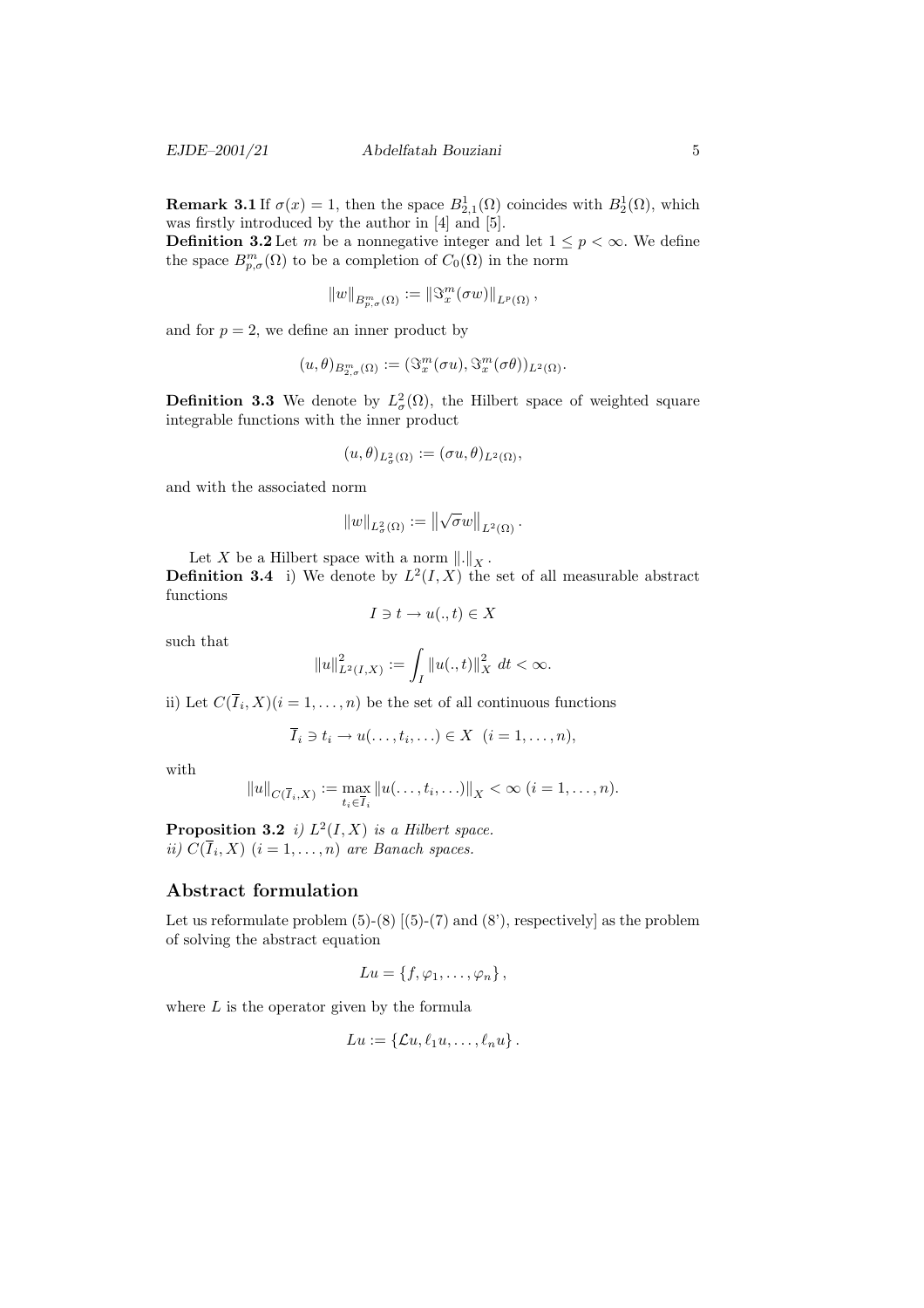We consider L as an unbounded operator with the domain  $D(L)$  consisting of all functions u belonging to  $L^2(I, B^1_{2,\sigma}(\Omega))$ , such that  $\frac{\partial u}{\partial t_i} \in L^2(I, B^1_{2,\sigma}(\Omega))$  $\partial t_i$ 

 $(i=1,\ldots,n)$ ,  $\frac{\partial u}{\partial x}$ ,  $\frac{\partial^2 u}{\partial x^2} \in L^2(I, B^1_{2,\sigma}(\Omega))$  and such that u satisfies conditions (7) and  $(8)$   $[(7)$  and  $(8')$ , respectively].

Let B be the Hilbert space obtained by completing of the domain  $D(L)$  in the norm

$$
||u||_B = \left\{ ||P(t)u||^2_{L^2(I,B^1_{2,\sigma}(\Omega))} + \sum_{i=1}^n ||u||^2_{C(\overline{I}_i,L^2(\Delta_i,L^2_{\sigma}(\Omega)))} \right\}^{1/2}.
$$

By completing of the set  $D(L)$  with respect to the norm

$$
\|u\|_B=\Big\{\,\|u\|_{L^2(I,H^1(\Omega))}^2+\sum_{i=1}^n\|u\|_{C(\overline{I}_i,L^2(\Delta_i,L^2_\sigma(\Omega)))}^2\,\Big\}^{1/2},
$$

we obtain a Banach space B'. The elements  $u \in B$  [B', respectively] are continuous functions on  $I_i$   $(i = 1, ..., n)$  with the values in  $L^2(\Delta_i, L^2(\Omega))$   $(i = 1, ..., n)$ . Hence, the mappings

$$
\ell_i : B \ni u \to \ell_i u = u_{|t_i=0} \in L^2(\Delta_i, L^2_{\sigma}(\Omega)) \ (i=1,\ldots,n),
$$

are defined and continuous on  $B [B',$  respectively].

We denote by F the Hilbert space  $L^2(I, B^1_{2,\sigma}(\Omega)) \times \prod_{i=1}^n L^2(\Delta_i, L^2_{\sigma}(\Omega))$ . The elements of F are of the form  $\{f, \varphi_1, \ldots, \varphi_n\}$ , where  $f \in L^2(I, B^1_{2,\sigma}(\Omega)), \varphi_i \in$  $L^2(\Delta_i, L^2_{\sigma}(\Omega))$   $(i = 1, ..., n)$ , and the norm is defined by:

$$
\|\{f, \varphi_1,\ldots,\varphi_n\}\|_F = \left\{\|f\|_{L^2(I,B_{2,\sigma}^1(\Omega))}^2 + \sum_{i=1}^n \|\varphi_i\|_{L^2(\Delta_i,L_\sigma^2(\Omega))}^2\right\}^{1/2}.
$$

If the operator L is closable then we denote by  $\overline{L}$  the closure of L and by  $D(\overline{L})$  its domain.

Definition 3.5 A solution of the abstract equation

$$
\overline{L}u = \{f, \varphi_1, \ldots, \varphi_n\}
$$

is called a **strongly generalized solution** of problem  $(5)-(8)$   $[(5)-(7)$  and  $(8'),$ respectively].

In concluding this section, we shall state the following lemma, which can be applied to obtain a priori estimates for the solutions.

**Lemma 3.1** If  $f_k$   $(k = 1, 2, 3)$  are nonnegative functions on I;  $f_1$  and  $f_2$  are integrable on I;  $\tau \to f_3(\tau)$  is non-decreasing with respect to  $\tau_i$   $(i = 1, \ldots, n)$ and

$$
\int_{I^{\tau}} f_1(t)dt + f_2(\tau) \leq c \sum_{i=1}^n \int_0^{\tau_i} f_2(\tau_1,\ldots,\tau_{i-1},t_i,\tau_{i+1},\ldots,\tau_n) + f_3(\tau),
$$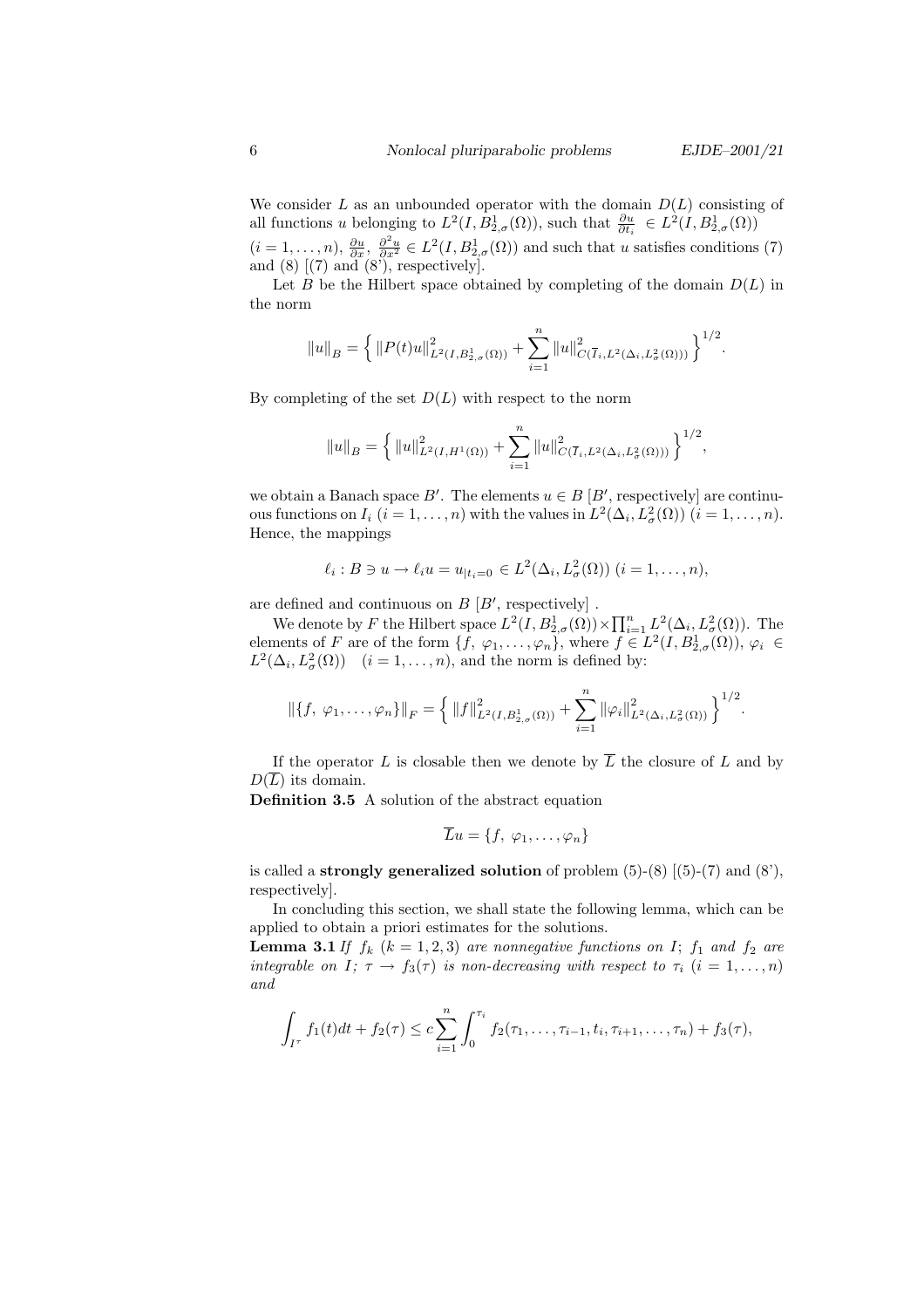where c is a positive constant, then

$$
\int_{I^{\tau}} f_1(t)dt + f_2(\tau) \le \exp\left\{nc \sum_{i=1}^n \tau_i\right\} \cdot f_3(\tau),
$$

where  $I^{\tau} := \prod_{i=1}^{n} (0, \tau_i), 0 < \tau_i < T_i$   $(i = 1, \ldots, n)$ .

The proof of this lemma is analogous to the proof of Lemma 1 in [8].

# 4 Uniqueness and continuous dependence

In this section we will establish a priori estimates. Thus we will deduce the uniqueness and continuous dependence of the solutions upon the data.

Theorem 4.1 If Assumptions A1 and A2 are satisfied then there is a constant  $c > 0$ , independent of u such that

$$
||u||_{B} \le c ||Lu||_{F}
$$
\n<sup>(10)</sup>

$$
\left[ \left\| u \right\|_{B'} \le c \left\| Lu \right\|_{F'}, \ respectively \right] \tag{10'}
$$

for  $u \in D(L)$ .

**Proof.** Taking the square of the norm in the space  $L^2(I^{\tau}, B^1_{2,\sigma}(\Omega))$  of  $\mathcal{L}u$ , we get

$$
\begin{array}{lcl} \displaystyle\int_{I^{\tau}}\Big\|\sum_{i=1}^{n}\frac{\partial u}{\partial t_{i}}\Big\|^{2}_{B^{1}_{2,\sigma}(\Omega)}dt+\int_{I^{\tau}}\|P(t)u\|^{2}_{B^{1}_{2}(\Omega)}\,dt\\[2mm] &\displaystyle -2\sum_{i=1}^{n}\int_{\Omega\times I^{\tau}}\Im_{x}P(t)u\cdot \Im_{x}(\sigma\frac{\partial u}{\partial t_{i}})dx&=&\displaystyle\int_{I^{\tau}}\|f\|^{2}_{B^{1}_{2,\sigma}(\Omega)}\,dt\,; \end{array}
$$

respectively

$$
\int_{I^{\tau}} \left\| \sum_{i=1}^{n} \frac{\partial u}{\partial t_{i}} \right\|_{B^{1}_{2,\sigma}(\Omega)}^{2} dt + \int_{\Omega \times I^{\tau}} p^{2} (J_{x}\sigma, t) (\frac{\partial u}{\partial x})^{2} dx
$$
  

$$
-2 \sum_{i=1}^{n} \int_{\Omega \times I^{\tau}} p(J_{x}\sigma, t) \frac{\partial u}{\partial x} \cdot \Im_{x} (\sigma \frac{\partial u}{\partial t_{i}}) dx = \int_{I^{\tau}} ||f||^{2}_{B^{1}_{2,\sigma}(\Omega)} dt.
$$

Observe that

$$
-2\sum_{i=1}^{n} \int_{\Omega \times I^{\tau}} \Im_x P(t) u \cdot \Im_x(\sigma \frac{\partial u}{\partial t_i}) dx
$$

$$
\left[ -2\sum_{i=1}^{n} \int_{\Omega \times I^{\tau}} p(J_x \sigma, t) \frac{\partial u}{\partial x} \cdot \Im_x(\sigma \frac{\partial u}{\partial t_i}) dx \right]
$$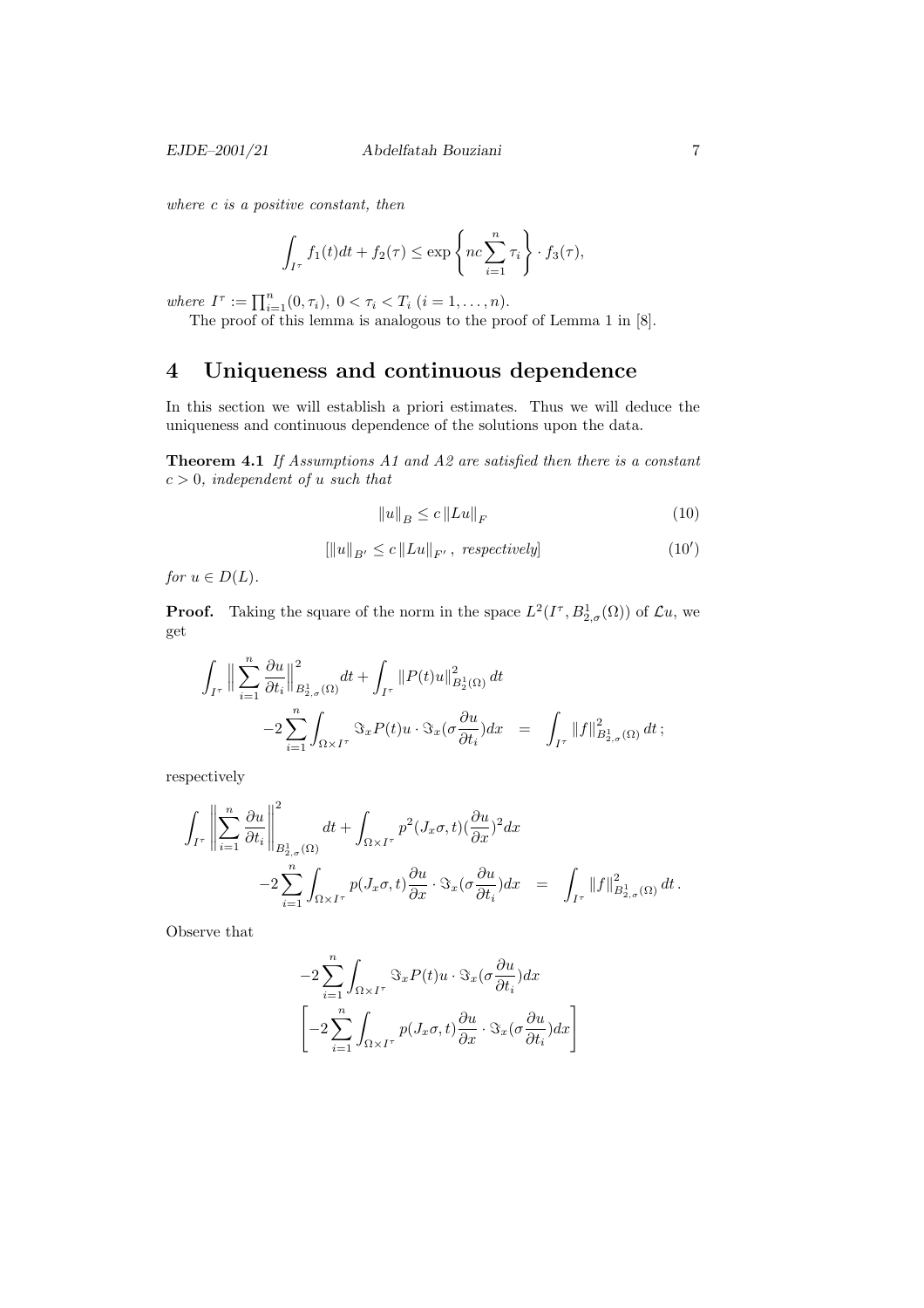$$
= \sum_{i=1}^{n} \int_{Q_i} \sigma(x) p(J_x \sigma, t^{i, \tau}) u^2(x, t^{i, \tau}) dx dt^i
$$
  

$$
- \sum_{i=1}^{n} \int_{\Omega \times I^{\tau}} \sigma(x) \frac{\partial p(J_x \sigma, t)}{\partial t_i} u^2 dx dt
$$
  

$$
+ 2 \sum_{i=1}^{n} \int_{\Omega \times I^{\tau}} \sigma(x) \frac{\partial p(J_x \sigma, t)}{\partial J_x \sigma} u \cdot \Im_x(\sigma \frac{\partial u}{\partial t_i}) dx dt,
$$

it yields

$$
\int_{I^{\tau}} \left\| \sum_{i=1}^{n} \frac{\partial u}{\partial t_{i}} \right\|_{B_{2,\sigma}^{1}(\Omega)}^{2} dt + \int_{I^{\tau}} \|P(t)u\|_{B_{2}^{1}(\Omega)}^{2} dt \qquad (11)
$$
\n
$$
\sum_{i=1}^{n} \int_{Q_{i}} \sigma(x) p(J_{x}\sigma, t^{i,\tau}) u^{2}(x, t^{i,\tau}) dx dt^{i}
$$
\n
$$
\left[ \int_{I^{\tau}} \left\| \sum_{i=1}^{n} \frac{\partial u}{\partial t_{i}} \right\|_{B_{2,\sigma}^{1}(\Omega)}^{2} dt + \int_{\Omega \times I^{\tau}} p^{2}(J_{x}\sigma, t) (\frac{\partial u}{\partial x})^{2} dx \right\}
$$
\n
$$
\sum_{i=1}^{n} \int_{Q_{i}} \sigma(x) p(J_{x}\sigma, t^{i,\tau}) u^{2}(x, t^{i,\tau}) dx dt^{i}
$$
\n
$$
= \int_{I^{\tau}} \|f\|_{B_{2,\sigma}^{1}(\Omega)}^{2} dt + \sum_{i=1}^{n} \int_{Q_{i}} \sigma(x) p(J_{x}\sigma, t^{i,0}) \varphi^{2}(x, t^{i}) dx dt^{i}
$$
\n
$$
\sum_{i=1}^{n} \int_{\Omega \times I^{\tau}} \sigma(x) \frac{\partial p(J_{x}\sigma, t)}{\partial t_{i}} u^{2} dx dt
$$
\n
$$
+ 2 \sum_{i=1}^{n} \int_{\Omega \times I^{\tau}} \sigma(x) \frac{\partial p(J_{x}\sigma, t)}{\partial J_{x}\sigma} u \cdot \Im_{x}(\sigma \frac{\partial u}{\partial t_{i}}) dx dt.
$$
\n(11)

In light of the Cauchy inequality, the last sum of integrals on the right-hand side of (11) are dominated as follows

$$
2\sum_{i=1}^{n} \int_{\Omega \times I^{\tau}} \sigma(x) \frac{\partial p(J_x \sigma, t)}{\partial J_x \sigma} u \cdot \Im_x(\sigma \frac{\partial u}{\partial t_i}) dx dt
$$
  

$$
\leq \int_{\Omega \times I^{\tau}} \sigma^2(x) (\frac{\partial p(J_x \sigma, t)}{\partial J_x \sigma})^2 u^2 dx dt + \int_{I^{\tau}} \Big\| \sum_{i=1}^{n} \frac{\partial u}{\partial t_i} \Big\|_{B_{2,\sigma}^1(\Omega)}^2 dt,
$$

where the second term will be absorbed in the left-hand side of (11). By virtue of Assumptions A1-A2 and the Poincarré inequality  $[26]$ :

$$
\int_a^b u^2(x,.)dx \le \frac{(b-a)^2}{2} \int_a^b \left(\frac{\partial u(x,.)}{\partial x}\right)^2 dx + \frac{1}{b-a} \left\{ \int_a^b u(x,.)dx \right\}^2
$$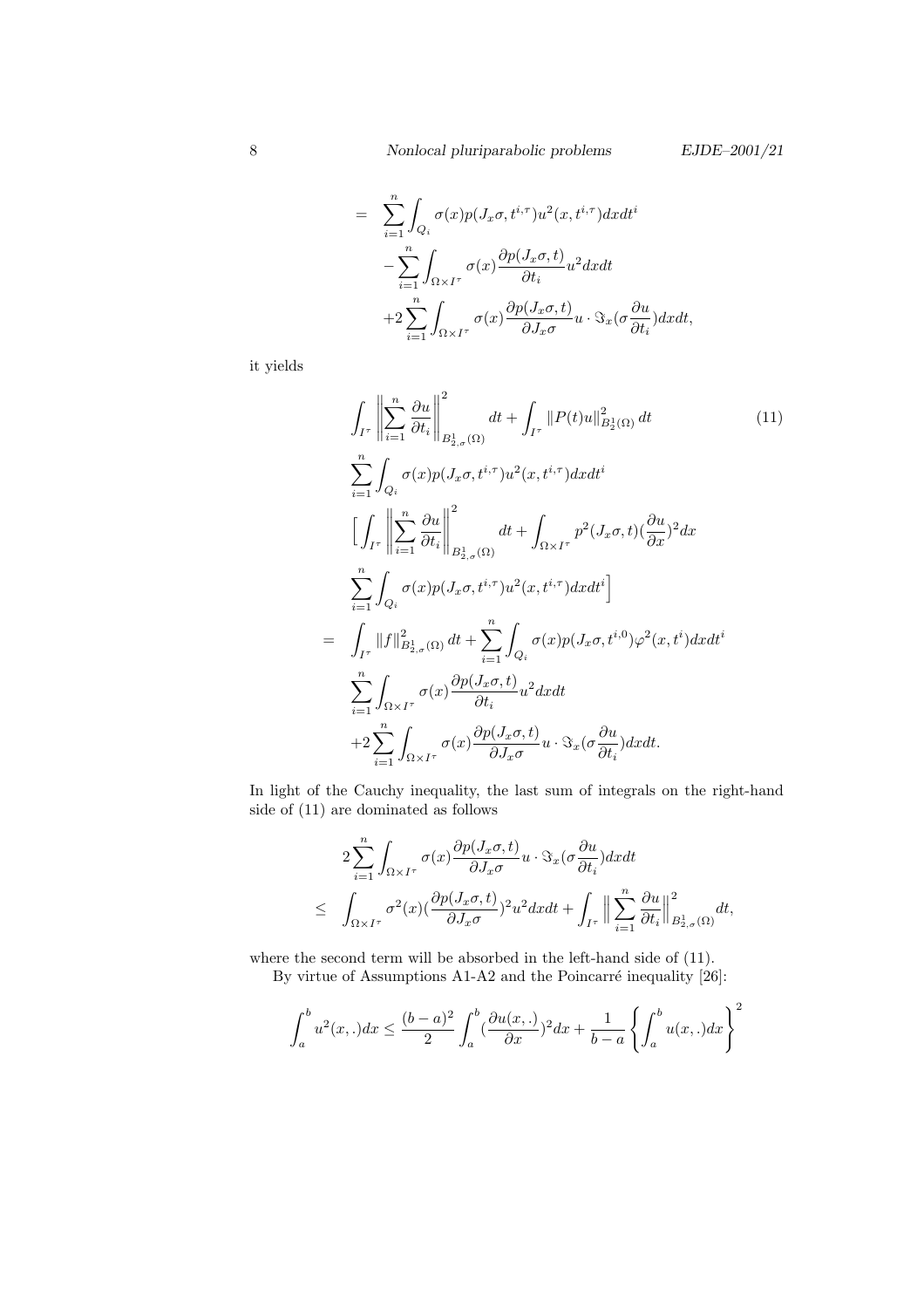we obtain

$$
\int_{I^{\tau}} \|P(t)u\|_{B_2^1(\Omega)}^2 dt + \sum_{i=1}^n \int_{\Delta_i^{\tau}} \|u(.,t^{i,\tau})\|_{L^2(\Omega)}^2 dt^i
$$
\n
$$
\leq c_5 \left\{ \int_{I^{\tau}} \|f\|_{B_{2,\sigma}^1(\Omega)}^2 dt + \sum_{i=1}^n \int_{\Delta_i^{\tau}} \left\| \varphi_i(.,t^i) \right\|_{L^2(\Omega)}^2 dt^i \right\} + c_6 \int_{I^{\tau}} \|u\|_{L^2(\Omega)}^2 dt
$$
\n
$$
(12)
$$

respectively

$$
\int_{I^{\tau}} \|u\|_{H^{1}(\Omega)}^{2} dt + \sum_{i=1}^{n} \int_{\Delta_{i}^{\tau}} \|u(.,t^{i,\tau})\|_{L^{2}_{\sigma}(\Omega)}^{2} dt^{i} \qquad (12')
$$
\n
$$
\leq c_{5}' \left\{ \int_{I^{\tau}} \|f\|_{B_{2,\sigma}^{1}(\Omega)}^{2} dt + \sum_{i=1}^{n} \int_{\Delta_{i}^{\tau}} \|\varphi_{i}(.,t^{i})\|_{L^{2}_{\sigma}(\Omega)}^{2} dt^{i} \right\} + c_{6}' \int_{I^{\tau}} \|u\|_{L^{2}_{\sigma}(\Omega)}^{2} dt,
$$

where

$$
c_5 := \frac{\max(1, c_1)}{\min(1, c_0)} \left[ c_5' := \frac{\max(1, c_1)}{\min(c_0, \frac{c_0^2}{2}, (\frac{c_0}{b-a})^2)}, \text{ respectively} \right],
$$
  

$$
c_6 := \frac{c_4 c_3^2 + nc_2}{\min(1, c_0)} \left[ c_6' := \frac{c_4 c_3^2 + nc_2}{\min(c_0, \frac{c_0^2}{2}, (\frac{c_0}{b-a})^2)}, \text{ respectively} \right]
$$

and

$$
\Delta_i^{\tau} = (0, \tau_1) \times \ldots \times (0, \tau_{i-1}) \times (0, \tau_{i+1}) \times \ldots \times (0, \tau_n) \quad (i = 1, \ldots, n).
$$

To eliminate the last term on the right-hand side of the above inequality, we apply Lemma 3.1 by denoting the first integral of the left-hand side by  $f_1(\tau)$ , the sum of the last integrals on the same side by  $f_2(\tau)$ , and the first integral and the sum of integrals on  $\Delta_i^{\tau}$  by  $f_3(\tau)$ . Consequently, we get

$$
||P(t)u||_{L^{2}(I^{\tau},B_{2}^{1}(\Omega))}^{2} + \sum_{i=1}^{n} ||u(\ldots,\tau_{i},\ldots)||_{L^{2}(\Delta_{i}^{\tau},L_{\sigma}^{2}(\Omega))}^{2}
$$
\n
$$
\leq c_{7} \left\{ ||f||_{L^{2}(I,B_{2,\sigma}^{1}(\Omega))}^{2} + \sum_{i=1}^{n} ||\varphi_{i}||_{L^{2}(\Delta_{i},L_{\sigma}^{2}(\Omega))}^{2} \right\};
$$
\n(13)

respectively

$$
||u||_{L^{2}(I^{\tau}, H^{1}(\Omega))}^{2} + \sum_{i=1}^{n} ||u(\ldots, \tau_{i}, \ldots)||_{L^{2}(\Delta_{i}^{\tau}, L^{2}_{\sigma}(\Omega))}^{2}
$$
\n
$$
\leq c_{7}' \Biggl\{ ||f||_{L^{2}(I, B_{2,\sigma}^{1}(\Omega))}^{2} + \sum_{i=1}^{n} ||\varphi_{i}||_{L^{2}(\Delta_{i}, L^{2}_{\sigma}(\Omega))}^{2} \Biggr\}
$$
\n(13')

where  $c_7 := c_5 \exp \{ n c_6 \sum_{i=1}^n T_i \}$   $[c'_7 := c'_5 \exp \{ n c'_6 \sum_{i=1}^n T_i \}$ , respectively].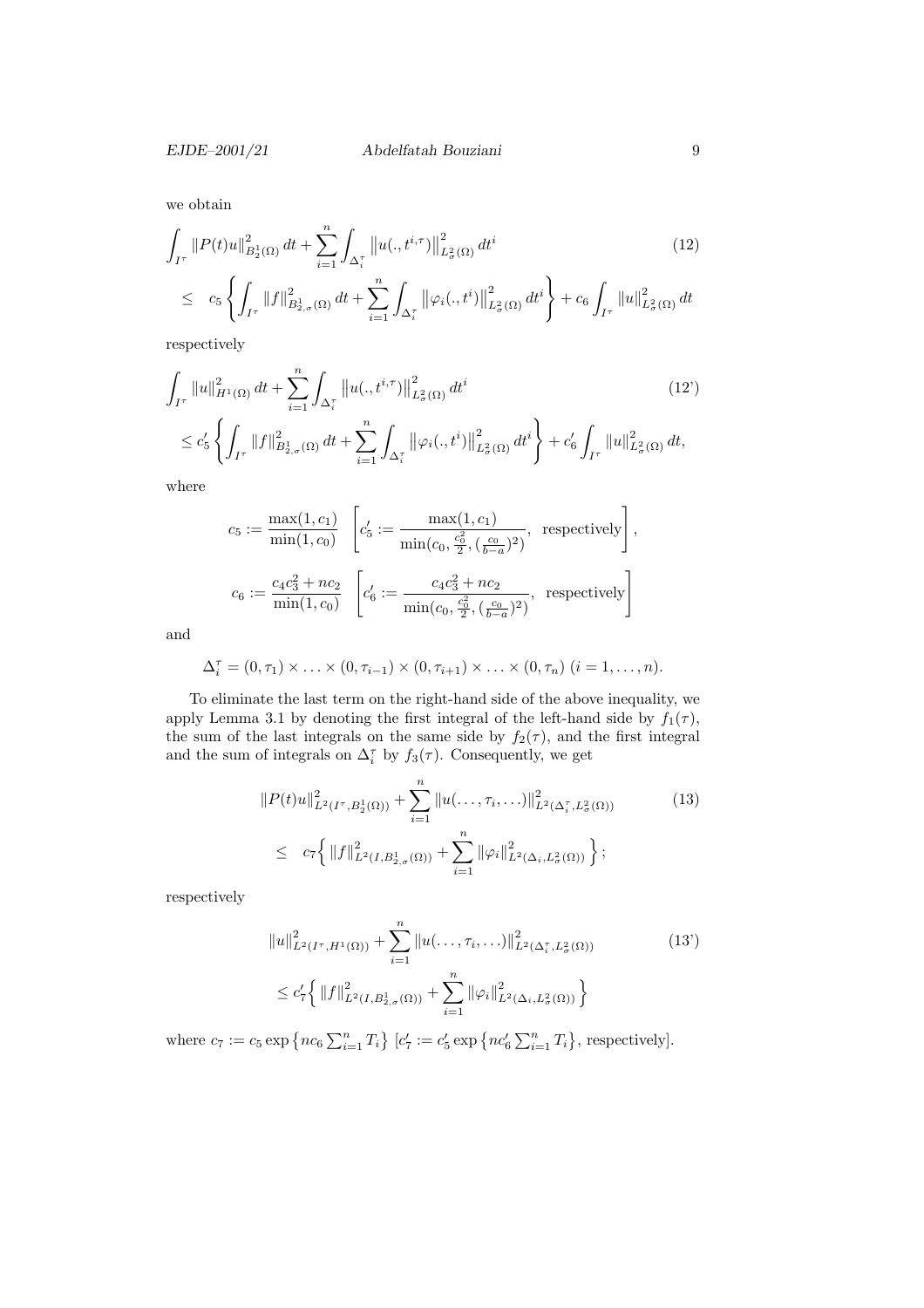The right-hand side of (13) [(13'), respectively] is independent of  $\tau_i$  (i =  $1, \ldots, n$ ). Hence replacing the left-hand side by its upper bound with respect to  $\tau_i$  from 0 to  $T_i$   $(i = 1, ..., n)$ , we obtain (10) [(10'), respectively] with  $c =$  $c_7^{\frac{1}{2}}$  [ $c = c_7^{\prime \frac{1}{2}}$ , respectively]. The proof of Theorem 4.1 is complete.  $\diamondsuit$ Remark 4.1 We can obtain such estimate for a special case of problem (1)- (3) and (4'), for which  $P(t)$  is the Bessel operator, *i.e.*, for which  $\sigma(x) :=$ x,  $p(J_x, \sigma, t) := x$ ,  $\Omega := (0, b)$ , if we take the inner product in  $L^2(\Omega \times I)$  of the considered equation with the following integro-differential operator:  $Mu =$  $x\sum_{i=1}^n \Im_x \frac{\partial u}{\partial t_i} + x^2 \sum_{i=1}^n \frac{\partial u}{\partial t_i} - x \frac{\partial u}{\partial x}$  $\frac{\partial u}{\partial x}$ .

It follows from estimation (10) [(10'), respectively] that there is a bounded inverse operator  $L^{-1}$  on the range  $R(L)$  of L. However, since we have no information concerning  $R(L)$ , except that  $R(L) \subset F$ , we must extend L so that the estimation (10)  $[(10')$ , respectively] holds for the extension and its range is the whole space. We first show that  $L : B [B',$  respectively  $] \rightarrow F$ , with the domain  $D(L)$ , has a closure, i.e., the closure of the graph  $\Gamma(L) \subset B \times F$  [ $B' \times F$ , respectively] of L is the graph  $\Gamma(\overline{L}) = \overline{\Gamma(L)}$  of the new linear operator  $\overline{L}$ .

Proposition 4.1 If the assumptions of Theorem 4.1 are satisfied, then the operator  $L$  with domain  $D(L)$  is closable.

Proof. The proof of this proposition is similar to the proof of Proposition 1 in Bouziani [8].

The following corollaries are immediate consequences of Theorem 4.1 and of Proposition 4.1.

Corollary 4.1 Suppose that the assumptions of Theorem 4.1 are satisfied. Then there is a constant  $c > 0$  such that

$$
||u||_B \le c ||\overline{L}u||_F \quad \text{for } u \in D(\overline{L})
$$
 (14)

respectively

$$
||u||_{B'} \le c ||\overline{L}u||_{F'} \quad \text{for } u \in D(\overline{L}).
$$
 (14')

**Corollary 4.2** If the assumptions of Theorem 4.1 are fulfilled and problem  $(5)$ -(8)  $(5)-(7)$  and (8') respectively has a strongly generalized solution then this solution is unique and depends continuously on  $\{f, \varphi_1, \ldots, \varphi_n\}.$ 

Corollary 4.3 If the assumptions of Theorem 4.1 are satisfied then  $R(\overline{L}) =$  $\overline{R(L)}$  and  $\overline{L}^{-1} = \overline{L^{-1}}$ , where  $R(L)$  and  $R(\overline{L})$  denote the set of values taken by L and  $\overline{L}$ , respectively, and  $\overline{L^{-1}}$  is the continuous extension of  $L^{-1}$  from  $R(L)$ to  $R(L)$ .

### 5 Existence of a solution

We are, now, in a position to state and to prove the main result of this paper: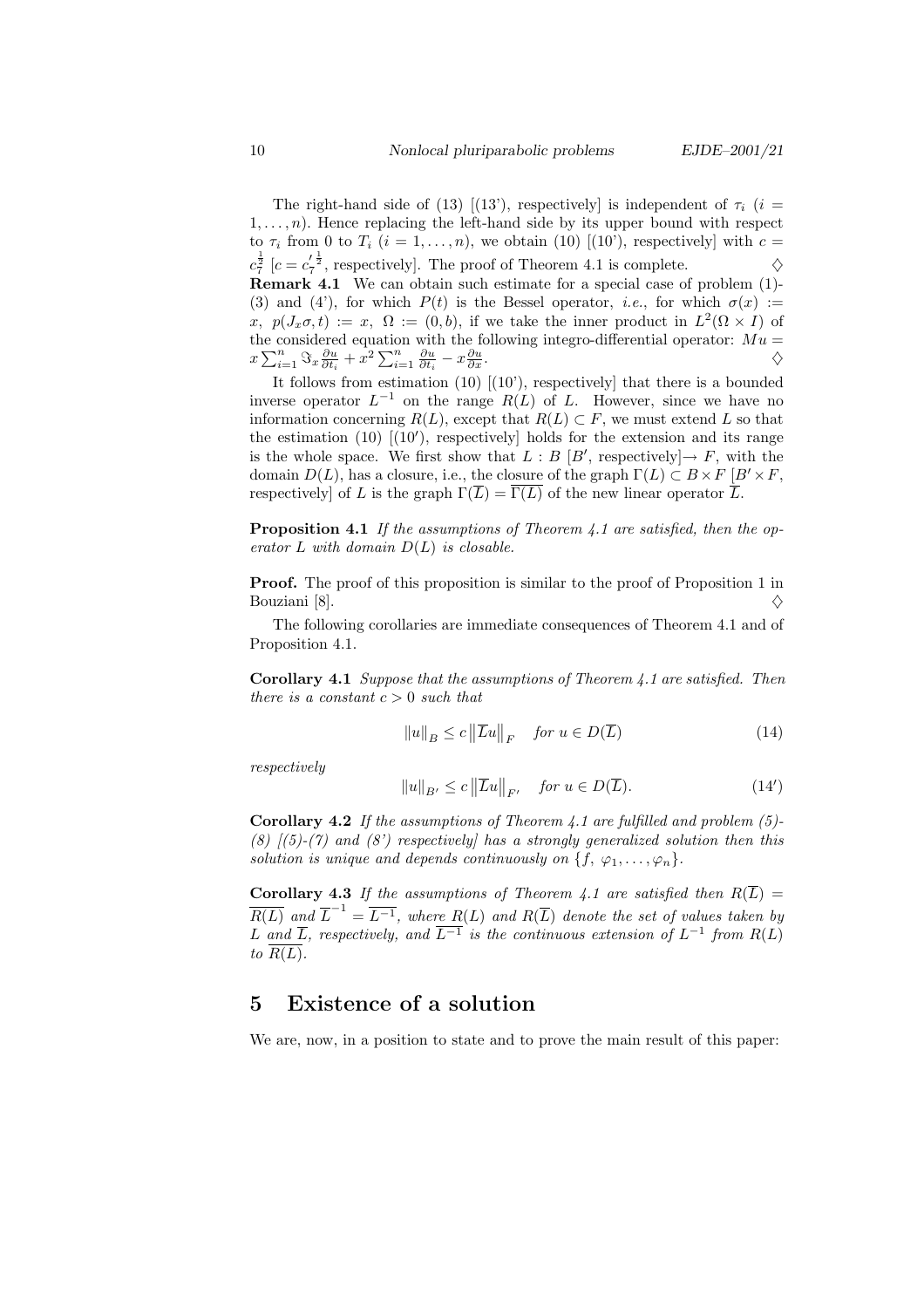$\sqrt{ }$ 

**Theorem 5.1** If the assumptions of Theorem 4.1 are fulfilled then, for any  $f \in L^2(I, B^1_{2,\sigma}(\Omega))$  and  $\varphi_i \in L^2(\Delta_i, L^2_{\sigma}(\Omega))$   $(i = 1, ..., n)$ , problem (5)-(8) [(5)- $(7)$  and  $(8)$ , respectively] admits a unique strongly generalized solution  $u =$  $\overline{L}^{-1}\left\{f,\varphi_1,\ldots,\varphi_n\right\}$  such that

$$
u \in \prod_{i=1}^{n} C(\overline{I}_{i}, L^{2}(\Delta_{i}, L^{2}_{\sigma}(\Omega))), \quad P(t) \in L^{2}(I, B_{2}^{1}(\Omega))
$$
  

$$
u \in L^{2}(I, H^{1}(\Omega)) \cap \prod_{i=1}^{n} C(\overline{I}_{i}, L^{2}(\Delta_{i}, L^{2}_{\sigma}(\Omega))), respectively)
$$

Proof. Corollary 4.3 states that to prove the existence of the solution, in the sense of Definition 3.5, for any  $\{f, \varphi_1, \ldots, \varphi_n\}$ , it is sufficient to prove that  $R(L)$  does not have an orthogonal complement in F. For this purpose we need:

**Proposition 5.1** If, for some function  $\omega \in L^2(I, B^1_{2,\sigma}(\Omega))$  and for all  $u \in D(L)$ with  $\ell_i u = 0$   $(i = 1, \ldots, n)$ , we have

$$
(\mathcal{L}u,\omega)_{L^2(I,B^1_{2,\sigma}(\Omega))}=0\tag{15}
$$

then  $\omega \equiv 0$  almost everywhere in  $\Omega \times I$ .

Assume for the moment that Proposition 5.1 has been proved and return to the proof of Theorem 5.1.

Let  $W = (\omega, \omega_1, \ldots, \omega_n) \in F$  be orthogonal to the set  $R(L)$ . Consequently,

$$
(\mathcal{L}u,\omega)_{L^2(I,B_{2,\sigma}^1(\Omega))} + \sum_{i=1}^n (\ell_i u,\omega_i)_{L^2(\Delta_i,L^2_{\sigma}(\Omega))} = 0, \quad \forall u \in D(L). \tag{16}
$$

Assume in (16) that u is any element of  $D(L)$  such that  $\ell_i u = 0$   $(i = 1, \ldots, n)$ . We then conclude, by Proposition 5.1, that  $\omega \equiv 0$  almost everywhere in  $\Omega \times I$ . Thus, (16) implies that

$$
\sum_{i=1}^n (\ell_i u, \omega_i)_{L^2(\Delta_i, L^2_{\sigma}(\Omega))} = 0, \quad \forall u \in D(L).
$$

Since  $\ell_i u$   $(i = 1, \ldots, n)$  are independent and the ranges of the operators  $\ell_i$   $(i =$  $1,\ldots,n)$  are dense in  $L^2(\Delta_i, L^2_\sigma(\Omega))(i=1,\ldots,n)$ , it follows that  $\omega_i\equiv 0$   $(i=1,\ldots,n)$ 1, ..., *n*) almost everywhere in  $\Omega \times \Delta_i$  (*i* = 1, ..., *n*).

To complete the proof of Theorem 5.1, it remains to prove Proposition 5.1. **Proof of Proposition 5.1.** Equality  $(15)$  can be written in the form

$$
\sum_{i=1}^n \int_I (\frac{\partial u}{\partial t_i}, \omega)_{B_{2,\sigma}^1(\Omega)} dt = \int_I (P(t)u, \sigma \omega)_{B_2^1(\Omega)} dt.
$$

.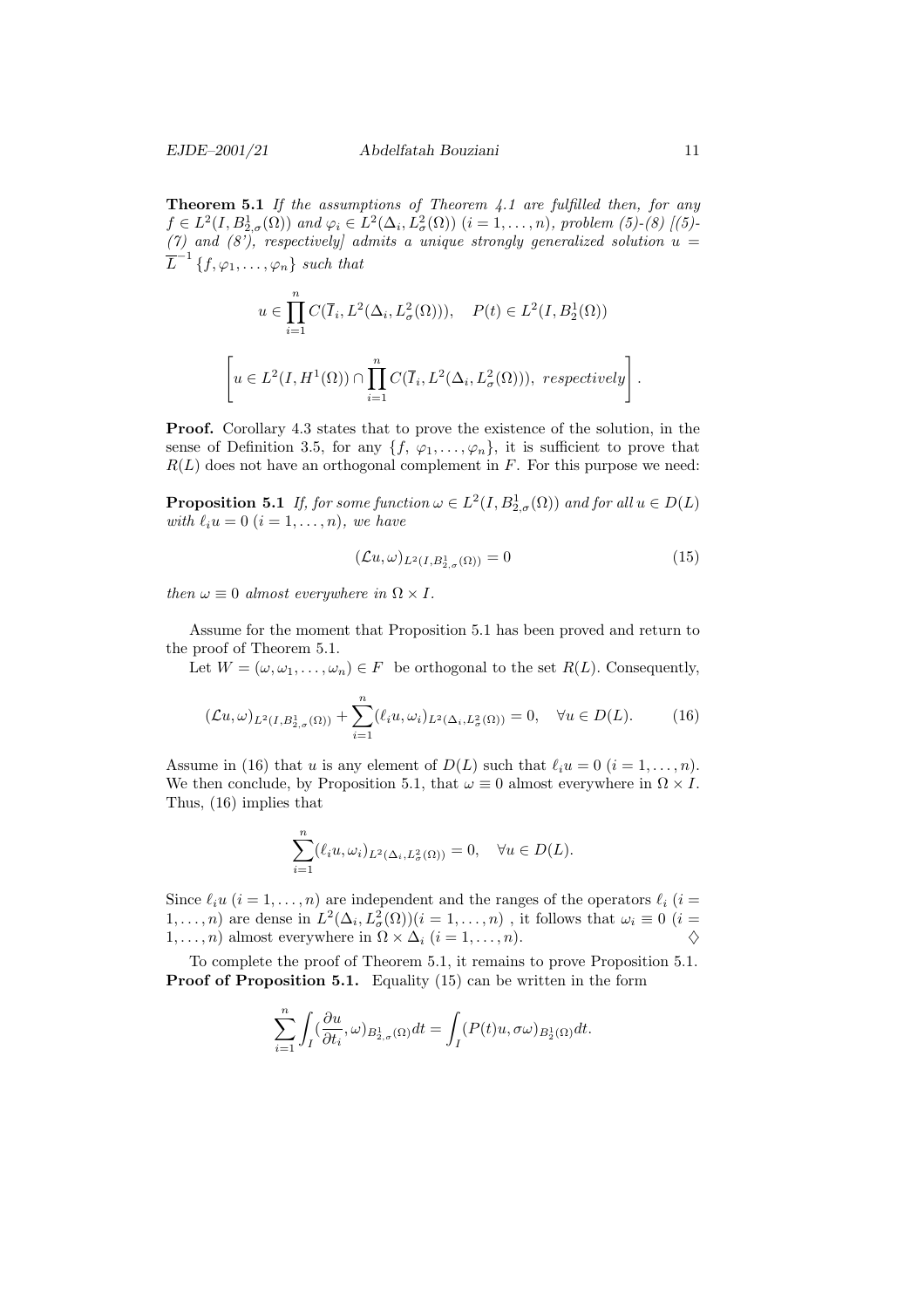In the above formula, we put

$$
u = \sum_{i=1}^{n} \Im_{t_i}(e^{k\tau_i}\theta) = \sum_{i=1}^{n} \int_0^{t_i} e^{k\tau_i} \theta d\tau_i,
$$

where  $k$  is a constant such that

$$
k \ge \frac{1}{c_0}(c_2 + c_3^2 c_4),\tag{17}
$$

 $\theta$  satisfies conditions

$$
\theta \in L^2(I, B^1_{2,\sigma}(\Omega)),
$$
  

$$
\sum_{i=1}^n \Im_{t_i}(e^{k\tau_i}\theta) \in L^2(I, B^1_{2,\sigma}(\Omega)),
$$
  

$$
p(J_x\sigma, t)(\frac{\partial \Im_{t_i}(e^{k\tau_i}\theta)}{\partial x}) \in L^2(I, L^2(\Omega)),
$$
  

$$
P(t)\Im_{t_i}(e^{k\tau_i}\theta) \in L^2(I, B^1_2(\Omega)),
$$

and  $u$  verifies conditions  $(7)$ ,  $(8)$   $[(7)$ ,  $(8')$ , respectively]. Consequently, we get

$$
\sum_{i=1}^{n} \int_{I} e^{kt_i}(\theta, \omega)_{B_{2,\sigma}^1(\Omega)} dt = \sum_{i=1}^{n} \int_{I} (P(t) \Im_{t_i}(e^{k\tau_i}\theta), \sigma \omega)_{B_2^1(\Omega)} dt \tag{18}
$$

The left-hand side of (18) shows that the mapping

$$
L^2(I, B^1_{2,\sigma}(\Omega))\ni \theta\to \sum_{i=1}^n \int_I (P(t)\Im_{t_i}(e^{k\tau_i}\theta), \sigma\omega)_{B^1_2(\Omega)}dt
$$

is a linear continuous functional if the function  $\omega$ , on the right-hand side of (22), satisfies the following properties:

$$
\omega \in L^2(I, B^1_{2,\sigma}(\Omega)),\tag{19}
$$

$$
\mathfrak{S}_x^2(\sigma\omega) \in L^2(I, L^2(\Omega)),\tag{20}
$$

$$
\frac{\partial \Im_{t_i}^*(p(J_x \sigma, t) \Im_x(\sigma \omega))}{\partial x} \in L^2(I, L^2(\Omega)),\tag{21}
$$

$$
\frac{\partial}{\partial x}\left(\frac{e^{kt_i}}{\sigma(x)}\frac{\partial \Im_{t_i}^*(p(J_x \sigma, t)\Im_x(\sigma \omega))}{\partial x}\right) \in L^2(I, L^2(\Omega)),\tag{22}
$$

and

$$
\Im_x^2(\sigma\omega)_{|x=b} = 0,\tag{23}
$$

$$
\Im_x(\sigma\omega)_{|x=b} = 0,\tag{24}
$$

where

$$
\mathfrak{S}_{t_i}^* \eta = \int_{t_i}^{T_i} \eta(J_x \sigma, t^{i,\tau}) d\tau_i \ (i = 1, \dots, n)
$$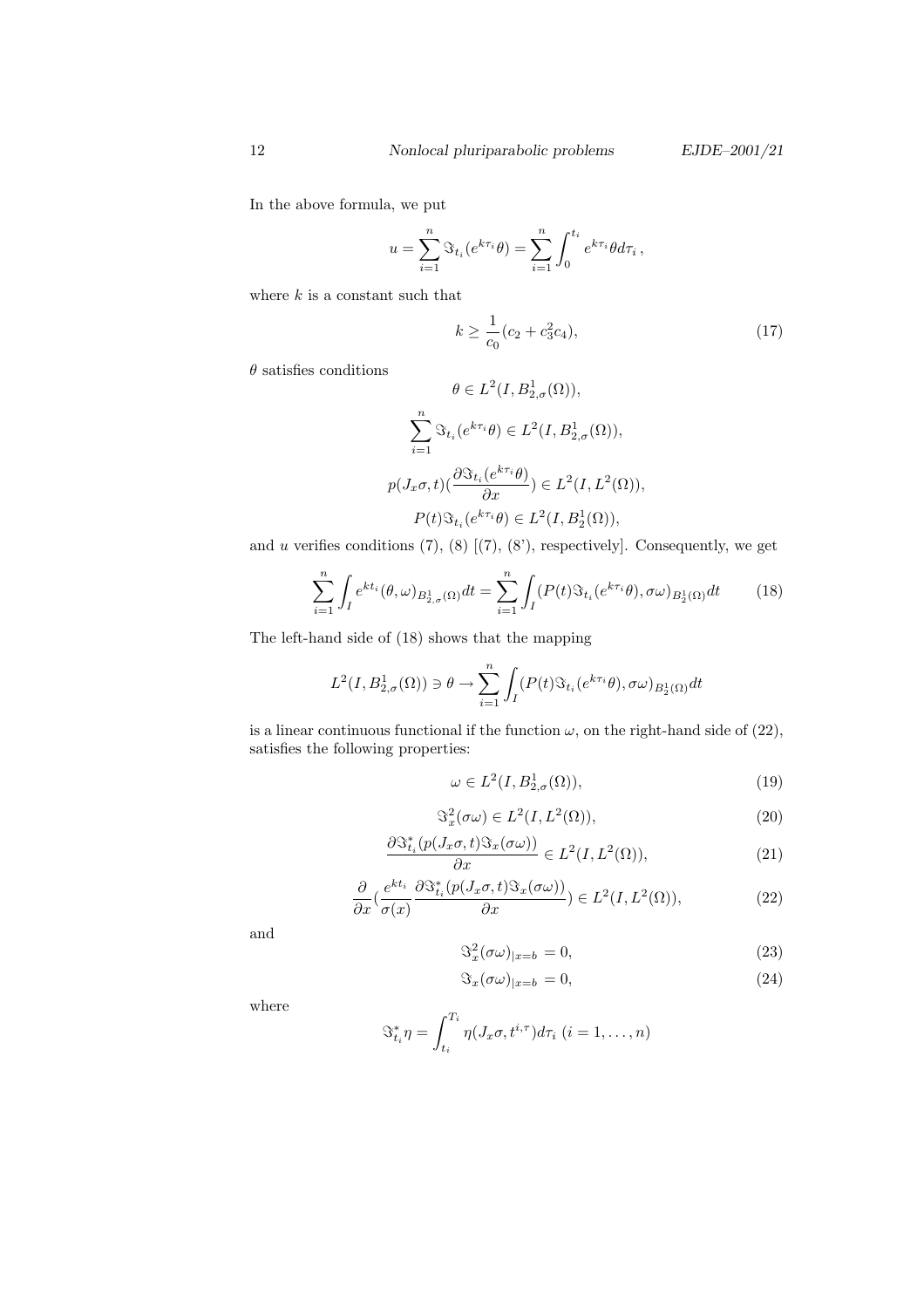[Here properties (20) and (23) are specific to problem (5)-(8)].

By replacing  $\omega$  by  $\theta$  in equality (18), the standard integration by parts of the right-hand side of the obtained equality leads to

$$
\sum_{i=1}^{n} \int_{I} e^{kt_{i}} \|\theta\|_{B_{2,\sigma}^{1}(\Omega)}^{2} dt
$$
\n
$$
= -\frac{1}{2} \sum_{i=1}^{n} \int_{\Omega \times \Delta_{i}} \sigma(x) e^{-kT_{i}} p(J_{x}\sigma, t^{i,T}) (\Im_{T_{i}}(e^{kt_{i}}\theta))^{2} dx dt^{i}
$$
\n
$$
- \frac{1}{2} \sum_{i=1}^{n} \int_{\Omega \times I} \sigma(x) e^{-kt_{i}} (kp(J_{x}\sigma, t) - \frac{\partial p(J_{x}\sigma, t)}{\partial t_{i}}) (\Im_{t_{i}}(e^{k\tau_{i}}\theta))^{2} dx dt
$$
\n
$$
- \sum_{i=1}^{n} \int_{\Omega \times I} \sigma(x) \frac{\partial p(J_{x}\sigma, t)}{\partial J_{x}\sigma} \Im_{t_{i}}(e^{k\tau_{i}}\theta) \Im_{x}(\sigma\theta) dx dt.
$$
\n(25)

Applying the Cauchy inequality to the last integral on the right-hand side of (25), we obtain

$$
\sum_{i=1}^{n} \int_{I} e^{kt_{i}} \|\theta\|_{B_{2,\sigma}^{1}(\Omega)}^{2} dt
$$
\n
$$
= -\frac{1}{2} \sum_{i=1}^{n} \int_{\Omega \times \Delta_{i}} \sigma(x) e^{-kT_{i}} p(J_{x}\sigma, t^{i,T}) (\Im_{T_{i}}(e^{kt_{i}}\theta))^{2} dx dt^{i}
$$
\n
$$
- \frac{1}{2} \sum_{i=1}^{n} \int_{\Omega \times I} \sigma(x) e^{-kt_{i}} \left\{ kp - \frac{\partial p}{\partial t_{i}} - 2\sigma(x) (\frac{\partial p}{\partial J_{x}\sigma})^{2} \right\} (\Im_{t_{i}}(e^{k\tau_{i}}\theta))^{2} dx dt.
$$

Since the integrals on  $\Omega \times \Delta_i$   $(i, \ldots, n)$  are negative then it follows, by Assumptions A1-A2, that

$$
\sum_{i=1}^{n} \int_{I} e^{kt_{i}} \|\theta\|_{B_{2,\sigma}^{1}(\Omega)}^{2} dt
$$
\n
$$
\leq -(kc_{0} - c_{2} - 2c_{3}^{2}c_{4}) \sum_{i=1}^{n} \int_{\Omega \times I} \sigma(x) e^{-kt_{i}} (\Im_{t_{i}}(e^{k\tau_{i}}\theta))^{2} dx dt.
$$

The above inequality and (17) imply that

$$
\sum_{i=1}^n \int_I e^{kt_i} \, \|\theta\|_{B_{2,\sigma}^1(\Omega)}^2 \, dt \leq 0,
$$

and thus  $\omega \equiv 0$  almost everywhere in  $\Omega \times I$ . The proof of Theorem 5.1 is complete.  $\Diamond$ 

Remark 5.1 Applying a similar argumentation to those given above, our results can be generalized to the following nonlocal pluriparabolic problem:

$$
(\mathcal{L}v)(x,t) := \sum_{i=1}^{n} \frac{\partial v}{\partial t_i} - \frac{1}{\sigma(x)} \operatorname{sign} \prod_{i=1}^{n} (1 - |\lambda_i|^2) P(t)v = g(x,t)
$$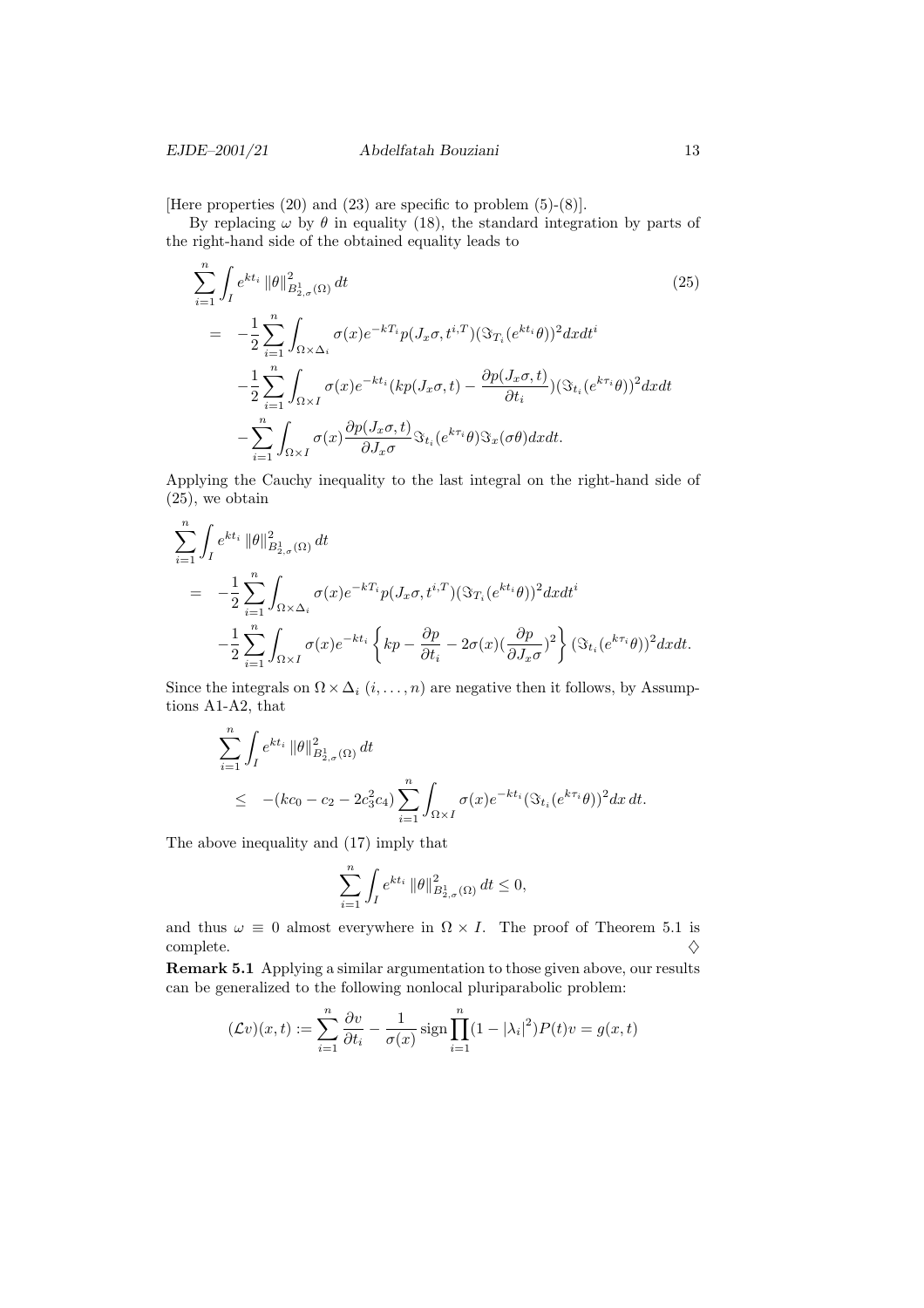$$
\text{for } (x, t) \in \Omega \times I,
$$
  
\n
$$
(\ell_i v)(x, t) := v(x, t^{i, 0}) - \lambda_i v(x, t^{i, T}) = \Phi_i(x, t^i)
$$
  
\nfor  $(x, t) \in Q_{i, 0} \ (i = 1, ..., n),$   
\n
$$
\int_{\Omega} \sigma(x) v(x, t) dx = E(t) \quad \text{for } t \in I,
$$
  
\n
$$
\int_{\Omega} x \sigma(x) v(x, t) dx = G(t) \quad \text{for } t \in I,
$$
  
\n
$$
\left[ \frac{\partial v(a, t)}{\partial x} = H(t) \text{ for } t \in I, \text{ respectively} \right].
$$

## References

- [1] N. E. Benouar and N. I. Yurchuk, Mixed problem with an integral condition for parabolic equations with the Bessel operator, Differentsial'nye Uravneniya, 27 (1991), 2094-2098.
- [2] A. Bouziani, On a class of parabolic equations with a nonlocal boundary condition, Acad. Roy. Belg. Bull. Cl. Sci., 10 (1999), 61-77.
- [3] A. Bouziani, Solution forte d'un problème mixte avec une condition non locale pour une classe d'équations paraboliques, Maghreb Math. Rev., 6 (1997), 1-17.
- [4] A. Bouziani, Mixed problem with boundary integral conditions for a certain parabolic equation, J. Appl. Math. Stochastic Anal., 9 (1996), 323-330.
- [5] A. Bouziani, Solution forte d'un problème mixte avec une condition non locale pour une classe d'équations hyperboliques, Acad. Roy. Belg. Bull. Cl. Sci., 8 (1997), 53-70.
- [6] A. Bouziani, On a third order parabolic equation with a nonlocal boundary condition, J. Appl. Math. Stochastic. Anal., 13 (2000), 181-195.
- [7] A. Bouziani, On a class of nonclassical hyperbolic equations with nonlocal conditions, J. Appl. Math. Stochastic. Anal., (to appear).
- [8] A. Bouziani, Strong solution for a mixed problem with nonlocal condition for a certain pluriparabolic equations, Hiroshima Math. J., 27 (1997), 373- 390.
- [9] A. Bouziani and N. E. Benouar, Problème mixte avec conditions intégrales pour une classe d'équations paraboliques, C.R.A.S, Paris, 321, Série I, (1995), 1177-1182.
- [10] A. Bouziani and N. E. Benouar, Mixed problem with integral conditions for a third order parabolic equation, Kobe J. Math., 15 (1998), 47-58.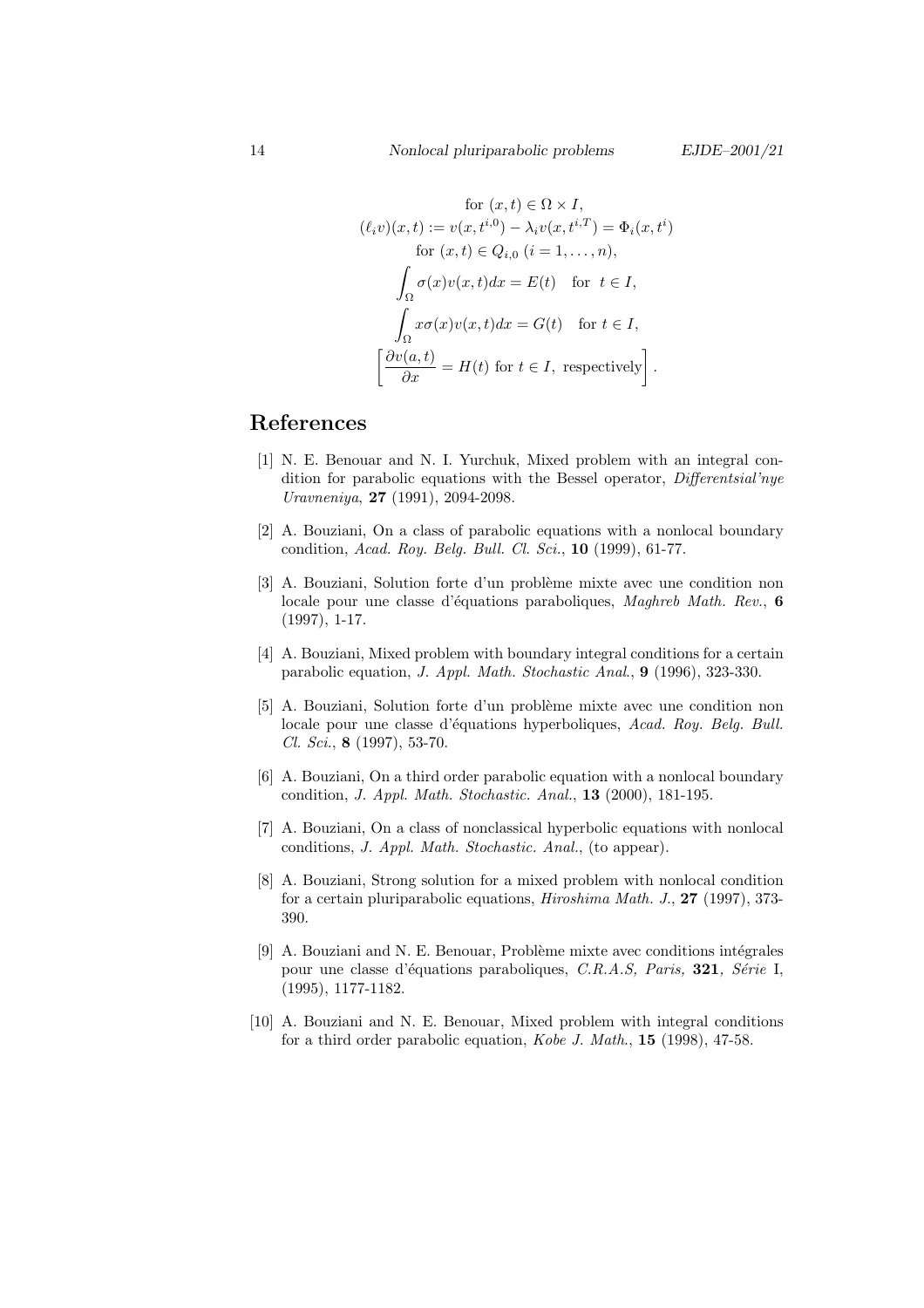- [11] L. Byszewski, Existence and uniqueness of solutions of nonlocal problems for hyperbolic equation  $u_{xt} = F(x, t, u, u_x)$ , J. Appl. Math. Stochastic. Anal., **3** (1990), 163-168.
- [12] L. Byszewski, Theorem about existence and uniqueness of continuous solutions for nonlocal problem for nonlinear hyperbolic equation, Applicable Analysis, 40 (1991), 173-180.
- [13] L. Byszewski, Differential and functional-differential problems together with nonlocal conditions, Cracow University of Technology Monograph, 184, Cracow 1995.
- [14] L. Byszewski and V. Lakshmikantham, Monotone iterative technique for nonlocal hyperbolic differential problem, *J. Math. Phys. Sci.*, **26** (1992), 345-359
- [15] L. Byszewski and N. S. Papageorgiou, An application of a noncompactness technique to an investigation of the existence of solutions to a nonlocal multivalued Darboux problem, J. Appl. Math. Stochastic. Anal., 12 (1999), 179-190.
- [16] J. R. Cannon, The one-dimensional heat equation, in: Encyclopedia of mathematics and its applications, 23 , Addison-Wesley, Reading, MA, Menlo Park, CA, 1984.
- [17] J. R. Cannon, S. P. Esteva and J. van der Hoek, A Galerkin procedure for the diffusion equation subject to the specification of energy, SIAM J. Numer. Anal., 24 (1987), 499-515.
- [18] J. R. Cannon and J. van der Hoek, The existence and the continuous dependence for the solution 0f the heat equation subject to the specification of energy, Boll. Uni. Math. Ital. Suppl., 1 (1981), 253-282.
- [19] J. R. Cannon and J. van der Hoek, An implicit finite difference scheme for the diffusion of mass in a portion of the domain, Numerical Solutions of Partial Differential Equations (J. Noye, Ed), 527-539, North-Holland, Amsterdam, 1982.
- [20] N. I. Ionkin, Solution of boundary value problem in heat conduction theory with nonlocal boundary conditions, Differentsial'nye Uravneniya, 13 (1977), 294-304.
- [21] N. I. Kamynin, A boundary value problem in the theory of the heat conduction with non classical boundary condition, Th. Vychisl. Mat. Mat., Fiz., 43 (1964), 1006-1024.
- [22] S. Mesloub and A. Bouziani, Problème mixte avec conditions aux limites intégrales pour une classe d'équations paraboliques bidimensionnelles, Acad. Roy. Belg. Bull. Cl. Sci., 9 (1998), 61-72.